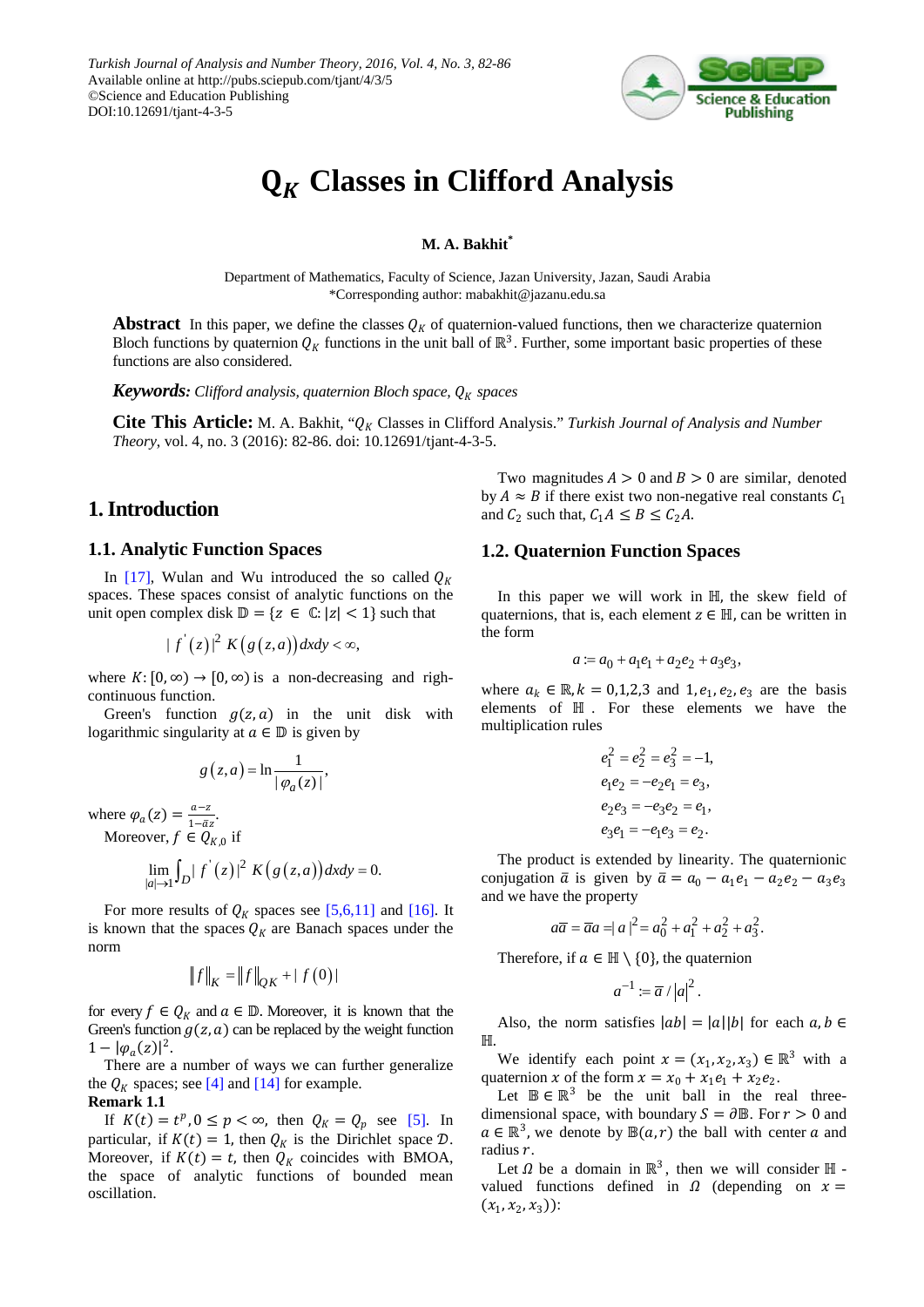$$
f:\Omega\to\mathbb{H}.
$$

The notation  $C^p(\Omega; \mathbb{H})$ ,  $p \in \mathbb{N} \cup \{0\}$ , has the usual component-wise meaning. On  $C^1(\Omega; \mathbb{H})$  we define ageneralized Cauchy-Riemann operator  $D$  by

$$
Df = \frac{\partial f}{\partial x_0} + e_1 \frac{\partial f}{\partial x_1} + e_2 \frac{\partial f}{\partial x_2},
$$

and it's conjugate operator by

$$
\overline{D}f = \frac{\partial f}{\partial x_0} - e_1 \frac{\partial f}{\partial x_1} - e_2 \frac{\partial f}{\partial x_2}.
$$

The solutions of  $Df = 0, x \in \Omega$ , are called (left) reproducions of monogenic) functions and hyperholomorphic (or monogenic) functions generalize the class of holomorphic functions from the one-dimensional complex function theory. For more details about quaternionic analysis and general Clifford analysis, we refer to  $[1]$ ,  $[8]$  and  $[15]$  and others.

We denote by  $\mathcal{M}(\mathbb{B})$  the class of hyperholomorphic (or monogenic) functions on  $\mathbb B$ . For  $a \in \mathbb B$  the Möbius transform  $\varphi_a(x)$ :  $\mathbb{B} \to \mathbb{B}$  is defined by

$$
\varphi_a(x) = \frac{a - x}{1 - \overline{a}x}.
$$

Furthermore, let

$$
g(z,a) = \frac{1}{|\varphi_a(z)|} - 1
$$

be a multiple scalar of the fundamental solution of the Laplacian in  $\mathbb{R}^3$  composed with the Möbius transform  $\varphi_a(x)$ , i.e.  $g(z, a)$  is the modified Green's function in quaternion sense.

For  $a \in \mathbb{B}$  and  $0 < R < 1$  the pseudo-hyperbolic ball  $U(a, R)$  is defined by

$$
U\left(a,R\right)\big\{x:\big|\varphi_a\left(z\right)\big|
$$

This is an Euclidean ball, with center and radius given respectively by:

$$
\frac{\left(1 - R^2\right)a}{1 - R^2 |a|^2}, \frac{\left(1 - |a|^2\right)R}{1 - R^2 |a|^2}.
$$

Let  $\alpha > 0$ , the  $\alpha$ -Bloch space  $\beta^{\alpha}$  of quaternion valued functions given by (see  $[2,9]$ ):

$$
\mathcal{B}^{\alpha}(f) := \left\{ f \in \mathcal{M}(\mathbb{B}) : \sup_{a \in \mathbb{B}} \left| \overline{D} f(x) \right| \left( 1 - |x|^2 \right)^{\alpha} \right\}.
$$

The space  $\mathcal{B}^{\frac{3}{2}}$  is called the quaternion Bloch space  $\mathcal{B}$ . The little quaternion  $\alpha$ -Bloch space  $\mathcal{B}_0^{\alpha}$  is a subspace of  $\mathcal{B}^{\alpha}$  consisting of all  $f \in \mathcal{B}^{\alpha}$  such that

$$
\lim_{|a|\to 1} \left| \overline{D}f(x) \right| \left( 1 - |x|^2 \right)^{\alpha} = 0.
$$

The quaternion Dirichlet space  $D$  is given by:

$$
\mathcal{D}(f) := \left\{ f \in \mathcal{M}\big(\mathbb{B}\big) : \int_{\mathbb{B}} \left| \overline{D} f\left(x\right) \right|^2 dx < \infty \right\}.
$$

Let  $K: (0, \infty) \to [0, \infty)$  be a non-decreasing function. Define  $I_{K,a}(f(a)) : \mathbb{B} \to [0,\infty)$  as

$$
I_{K,g}(f(a)) = \sup_{a \in \mathbb{B}} \int_{\mathbb{B}} |\overline{D}f(x)|^2 K(g(x,a))dx.
$$

The spaces  $Q_K$  of quaternion valued functions given by

$$
\mathcal{Q}_K(f) := \left\{ f \in \mathcal{M}(\mathbb{B}) : I_{K,g} \left( f(a) \right) < \infty \right\}.
$$

Moreover, the little quaternion  $Q_{K,0}$  space consists of those  $f \in \mathcal{M}(\mathbb{B})$  for which

$$
\lim_{|a|\to 1} \int_{\mathbb{B}} \left| \overline{D} f(x) \right|^2 K\big(g\big(x, a\big)\big) dx = 0.
$$

#### **Remark 1.2**

Obviously, the quaternion  $Q_K$  spaces are not Banach spaces, also are not linear spaces. Nevertheless, if we consider a small neighborhood of the origin  $N<sub>s</sub>$ , with an arbitrary but fixed  $\varepsilon > 0$ , then we can add the  $L_1$ -norm of the function f over  $N<sub>s</sub>$  to the seminorms, so  $Q<sub>K</sub>$  spaces will become Banach spaces.

### **Remark 1.3**

It should be remarked that if we put  $K(t) = t^p, p < 3$ , then  $Q_K = Q_p$  (see [\[7\]\)](#page-4-9). Also, if  $K(t) = 1$ , then  $Q_K = \mathcal{D}$ , the quaternion Dirichlit space.

Let  $K: (0, \infty) \to [0, \infty)$  be a non-decreasing function, consider the following problems:

- 1. What conditions must *K* have in order that  $Q_K$  to be non-trivial?
- 2. Which properties of  $K_1$  and  $K_2$  imply that  $Q_{K_1} = Q_{K_2}$ ?
- 3. For which a necessary and sufficient conditions on K so that  $Q_K = B$ ?

The main aim of this paper is to study these  $Q_K$  spaces and their relations to the above mentioned quaternionic Bloch space. We shall develop a general theory for quaternionic  $Q_K$  spaces which answers these questions and gives most basic properties of  $Q_K$  and  $Q_{K,0}$  spaces. Our results are extensions of the results due to Essén and Wulan (see [\[5\]\)](#page-4-1) in quaternion sense.

The concept may be generalized in the context of Clifford analysis to arbitrary real dimensions. We will restrict us for simplicity to  $\mathbb{R}^3$  and quaternion-valued functions as (the lowest non-commutative case) a model case. For more studies on quaternion function spaces, we refer to  $[2,3,7,10]$  and others.

We will need the following lemma in the sequel (see [\[12\],](#page-4-10) Lemma 2.2, if  $p = 2$ ):

#### **Lemma 1.1**

Let  $f \in \mathcal{M}(\mathbb{B})$  and let  $0 < R < 1$ . Then for every  $a \in \mathbb{B}$ , we have

$$
\left|\overline{D}f(x)\right|^2 \le \frac{C\left(1-|a|^2\right)^{-3}}{R^3\left(1-R^2\right)^4} \int_{U(a,r)} \left|\overline{D}f(x)\right|^2 dx, \qquad (1)
$$

where  $C = \frac{768}{\pi}$ .

**Remark 1.4**

If we change the variables  $x = \varphi_a(w)$  (the Jacobian determinant 2  $\gamma^3$ 2  $1-|a|$  $|1 - \overline{a}w|$ *a aw*  $\left(\frac{1-|a|^2}{2}\right)^2$  $\left(\frac{1-|\alpha|}{|1-\overline{a}w|^2}\right)$  has no singularities). In

quaternion sense, the problem is that,  $\overline{D}f(x)$  is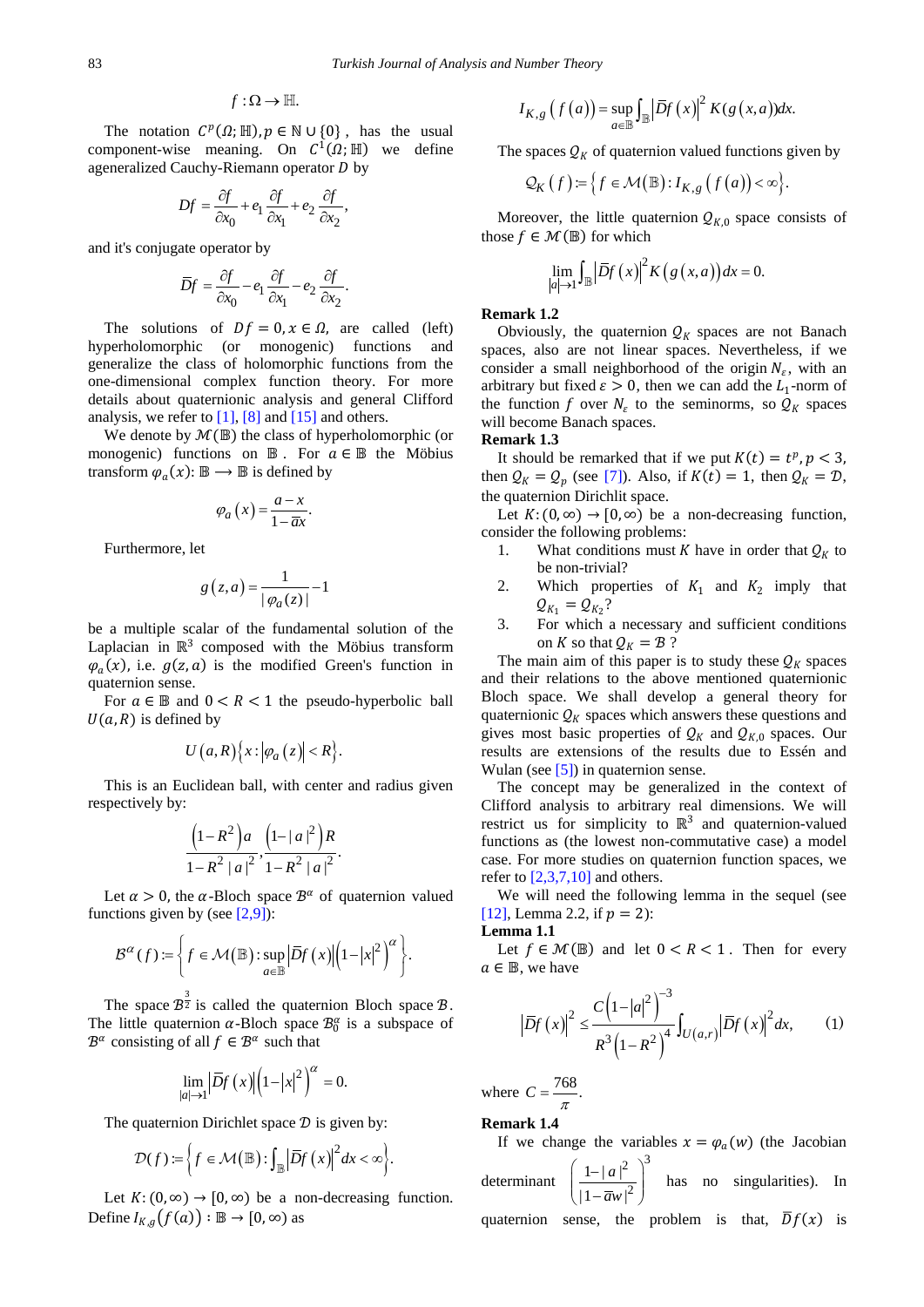hyperholomorphic, but after the change of variables  $\overline{D}f(\varphi_a(w))$  is not hyperholomorphic.

But we know from [\[13\]](#page-4-11) that  $\frac{1-wa}{|1-\bar{a}w|^2} \overline{D} f(\varphi_a(w))$  is again hyperholomorphic. So, we can solve this problem by the following lemma (see  $[10]$ , Lemma 2.2):

### **Lemma 1.2**

Let  $f \in \mathcal{M}(\mathbb{B})$  and let  $f_a = f \circ \varphi_a$  and let  $\Psi_{f_a} : \mathbb{B} \to \mathbb{H}$ given by

$$
\Psi_{f_a}(x) \le \frac{1 - \overline{x}a}{\left|1 - \overline{a}x\right|^2} \overline{D}f\left(\varphi_a(x)\right). \tag{2}
$$

Then  $\Psi_{f_a} \in \mathcal{M}(\mathbb{B})$  and  $|\Psi_{f_a}|^2$  is a subharmonic function.

We also refer to [\[15\]](#page-4-7) who studied this problem for the four-dimensional case already in 1979.

# **2. –spaces in Clifford Analysis**

In this section, relations between  $Q_K$  and Bloch spaces, which have been attracted considerable attention are given in quaternion sense. Our results are extensions of the results due to Essen and Wulan (see [\[5\]\)](#page-4-1) in quaternion sense. We consider some essential properties of  $Q_K$  spaces of quaternion-valued functions as basic scale properties.

For a non-decreasing function  $K: (0, \infty) \to [0, \infty)$  we say that the space  $Q_K$  is trivial if  $Q_K$  contains only constant functions. Whether the space  $Q_K$  is trivial or not depends on the integral

$$
\int_0^1 K\left(\frac{1-r}{r}\right)r^2 dr.
$$
 (3)

**Proposition 2.1**

(i) If the integral (3) is divergent, then the space  $Q_K$ is trivial.

(ii) If the integral (3) is convergent, then  $Q_K \subset \mathcal{B}$ . **Proof:**

(i) For  $a \in \mathbb{B}, f \in \mathcal{M}(\mathbb{B})$  and  $f_a = f \circ \varphi_a$ . Let  $\Psi_{f_a} : \mathbb{B} \to \mathbb{H}$  given by (2). Then  $\Psi_{f_a}$  is a hyperholomorphic function and  $|\Psi_{f_a}|^2$  is a subharmonic function. By Lemma 2.1, after a change of variables  $x = \varphi_a(w)$ , we have  $|\Psi_{f_a}(0)| = |\overline{D}f(a)|(1 - |a|^2)^3$ . Assume that there exists  $f \in \mathcal{Q}_K$  such that  $\Psi_{f_a}(0) \neq 0$  for some  $a \in \mathbb{B}$ .

By subharmonicity of  $|\Psi_{f_a}|^2$ , we have

$$
\begin{aligned}\n&\infty \geq \int_{\mathbb{B}} \left| \overline{D}f(x) \right|^2 K\left(g(x, a)\right) dx \\
&= \int_{\mathbb{B}} \left| \Psi_{f_a}(y) \right|^2 K\left(\frac{1-|y|}{|y|}\right) \frac{(1-|a|^2)^3}{|1-\overline{a}y|^2} dy\n\end{aligned} \tag{4}
$$
\n
$$
\geq 2\pi \left| \Psi_{f_a}(0) \right|^2 \int_0^1 K\left(\frac{1-r}{r}\right) r^2 dr.
$$

Thus the integral (3) must be convergent and we have proved (i).

(ii) Conversely, if the integral (3) is convergent and  $f \in \mathcal{Q}_K$ , it follows from the inequality (4) that  $\mathcal{B}(f) < \infty$ , i.e., we have  $Q_K \subset \mathcal{B}$ . This completes the proof.

The convergence of (3) is related to the growth order of K. The log-order of the real-valued function  $K(r)$  is defined as

$$
\rho = \overline{\lim_{r \to \infty}} \frac{\log \log K(r)}{\log r}.
$$

If  $0 < \rho < \infty$ , the log-type of the quaternion-valued function  $K(r)$  is defined as

$$
\sigma = \frac{\text{lim}}{r \to \infty} \frac{\log^+ K(r)}{r^{\rho}}.
$$

We always assume that the non-decreasing function  $$ is differentiable and satisfies  $K(t) = K(1) > 0$  if  $t \ge 1$ and  $K(2t) \approx K(t)$  if  $t \ge 0$ . We assume also that the integral (3) is convergent, otherwise,  $Q_K$  contains constant functions only.

The following result was proved in [\[3\]:](#page-4-13)

#### **Proposition 2.2**

If the log-order  $\rho$  and the log-type  $\sigma$  of a nondecreasing function  $K(r)$  satisfy one of the following conditions:

(1)  $\rho > 1$ ,

(2)  $\rho = 1$  and  $\sigma > 3$ .

Then the space  $Q_K$  is trivial.

**Remark 2.1**

In the critical case  $\rho = 1$  and  $\sigma = 3$ ,  $\mathcal{Q}_K$  may be trivial or nontrivial.

From now on and through the remainder of Sections 2 and 3 we assume that the function  $K: (0, \infty) \to [0, \infty)$  is non-decreasing and that the integral (3) is convergent.

### **Theorem 2.1**

Assume that  $K_1(1) > 0$  and set

$$
K_2(r) = \begin{cases} K_1(r), & 0 < r \le 1; \\ K_1(1), & 1 \le r < \infty. \end{cases}
$$

Then  $Q_{K_1} = Q_2$ . **Proof:**

Since  $K_1$  is non-decreasing and  $K_2 \leq K_1$ , it is clear that  $Q_{K_1} \subset Q_{K_2}$ .It remains to prove that  $Q_{K_2} \subset Q_{K_1}$ . We note that

$$
g(x,a) > 1; x \in U(a,1/2),
$$
  

$$
g(x,a) \le 1; x \in \mathbb{B} \setminus U(a,1/2).
$$

Thus  $K_1(g(x, a)) \leq K_2(g(x, a))$  in  $\mathbb{B} \setminus U(a, 1/2)$ . It suffices to deal with integrals over  $U(a, 1/2)$ .

Now we let  $f \in Q_{K_2}$  then for  $a \in \mathbb{B}$ , we have

$$
\int_{U(a,1/2)} |\overline{D}f(x)|^2 K_1(g(x,a))dx
$$
\n
$$
\leq [\mathcal{B}(f)]^2 \int_{U(a,1/2)} (1-|x|^2)^{-3} K_1(g(x,a))dx
$$
\n
$$
\leq [\mathcal{B}(f)]^2 \int_0^{1/2} (1-r^2)^{-3} K_1\left(\frac{1-r}{r}\right) r^2 dr.
$$

By condition (3), the last integral above is convergent. This shows that  $f \in Q_{K_1}$  and Theorem 3.1 is proved.

The significance of Theorem 3.1 is that the space  $Q_K$ only depends on the behavior of  $K(r)$  for  $r$  close to 0. In particular, when studying  $Q_K$  spaces, we can always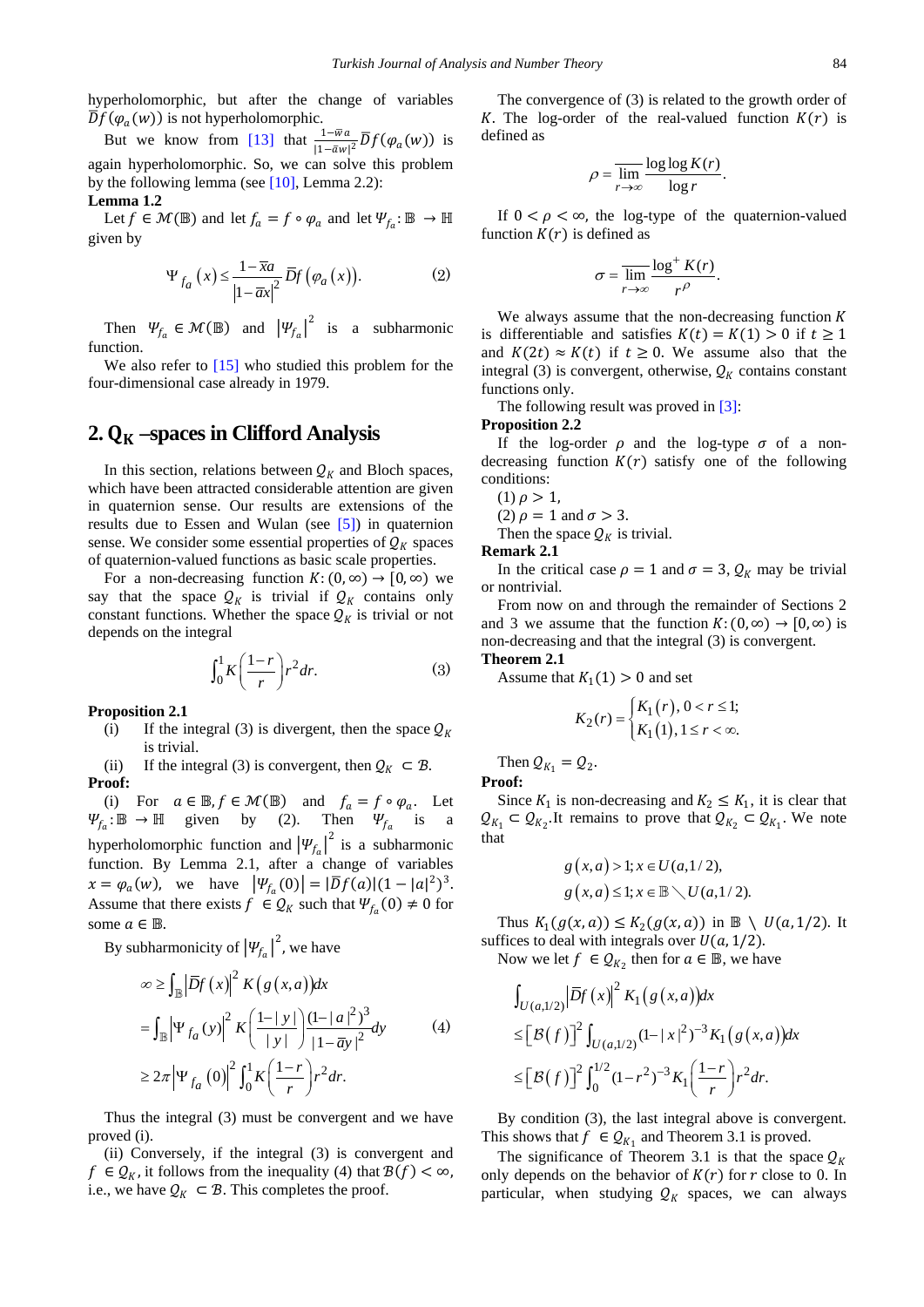assume that  $K(r) = K(1)$  for  $r \ge 1$ . However, we do not make this assumption in our main theorems. **Proposition 2.3**

Let  $K: (0, \infty) \to [0, \infty)$ . Then, a monogenic function  $f \in \mathcal{M}(\mathbb{B})$  belongs to the Bloch space  $\mathcal{B}$  if and only if there exists an  $R \in (0,1)$  such that  $K\left(\frac{1-R}{R}\right) > 0$  and

$$
\sup_{a \in \mathbb{B}} \int_{U(a,R)} \left| \overline{D}f(x) \right|^2 K\big(g(x,a)\big) dx < \infty. \tag{5}
$$

#### **Proof:**

If  $f \in \mathcal{B}$ , by the argument in the proof of Theorem 3.1, the supremum in (5) is finite for any  $R \in (0,1)$ .

Conversely, if the supremum in (5) is finite, then

$$
\sup_{a \in \mathbb{B}} \int_{U(a,R)} |\overline{D}f(x)|^2 dx
$$
\n
$$
\leq \frac{1}{K\left(\frac{1-R}{R}\right)^{\alpha}} \sup_{a \in \mathbb{B}} \int_{U(a,R)} |\overline{D}f(x)|^2 K(g(x,a)) dx < \infty.
$$

The following result gives a characterization of the quaternion Bloch space  $\mathcal{B}$  by quaternion  $\mathcal{Q}_K$  spaces.

### **Theorem 2.2**

Let  $K: (0, \infty) \to [0, \infty)$ , then  $\mathcal{Q}_K = \mathcal{B}$  if and only if

$$
\int_0^1 (1 - r^2)^{-3} K\left(\frac{1 - r}{r}\right) r^2 dr < \infty. \tag{6}
$$

#### **Proof:**

Let us first assume that (6) holds. For  $\alpha > 0$ , we have

$$
(1-|x|^2)^{\alpha} \left| \overline{D}f(x) \right| \leq \mathcal{B}^{\alpha}(f).
$$

Then, for 
$$
\alpha = \frac{3}{2}
$$
, we deduce that

$$
\int_{\mathbb{B}} \left| \overline{D}f(x) \right|^2 K\left(g(x,a)\right) dx
$$
\n
$$
\leq \left[\mathcal{B}(f)\right]^2 \int_{\mathbb{B}} (1-|x|^2)^{-3} K\left(g(x,a)\right) dx
$$
\n
$$
\leq \left[\mathcal{B}(f)\right]^2 \int_{\mathbb{B}} \left(1-|\varphi_a(x)|^2\right)^{-3} K\left(\frac{1-|x|}{|x|}\right) J^3(a,x) dx.
$$

Here, we used that the Jacobian determinant is

$$
J\left(a,x\right) = \frac{1-|a|^2}{\left|1-\overline{a}x\right|^2}.
$$

Now, using the equality

$$
1 - |\varphi_a(x)|^2 = \frac{\left(1 - |a|^2\right)\left(1 - |x|^2\right)}{|1 - \overline{a}x|^2},
$$

we obtain that,

$$
\int_{\mathbb{B}} \left| \overline{D} f(x) \right|^2 K\left(g(x,a)\right) dx
$$
  

$$
\leq \left[ \mathcal{B}(f) \right]^2 \int_{0}^{1} \left(1 - r^2\right)^{-3} K\left(\frac{1 - r}{r}\right) r^2 dr.
$$

Then, we have  $\mathcal{B} \subset \mathcal{Q}_K$ .

To prove that  $Q_K \subset \mathcal{B}$ , we assume that  $f \in \mathcal{B}$ . For a fixed  $R \in (0,1)$  let

$$
E(a,R) = \left\{ x \in \mathbb{B} : |x-a| < R\left|1-a\right|\right\}.
$$

Then, we have

$$
\int_{\mathbb{B}} \left| \overline{D}f(x) \right|^2 K\left(g(x,a)\right) dx
$$
\n
$$
\geq \int_{U\left(a,R\right)} \left| \overline{D}f(x) \right|^2 K\left(g(x,a)\right) dx
$$
\n
$$
\geq K\left(\frac{1-R}{R}\right) \int_{U\left(a,R\right)} \left| \overline{D}f(x) \right|^2 dx
$$
\n
$$
\geq K\left(\frac{1-R}{R}\right) \int_{E\left(a,R\right)} \left| \overline{D}f(x) \right|^2 dx.
$$

By Lemma 1.1, we obtain

$$
\int_{\mathbb{B}} \left| \overline{D} f(x) \right|^2 K\left( g(x,a) \right) dx
$$
  
\n
$$
\geq \frac{R^3 \left( 1 - R^2 \right)^4}{C \left( 1 - |a|^2 \right)^{-3}} K\left( \frac{1 - R}{R} \right) \left| \overline{D} f(a) \right|^2,
$$

which implies that,

$$
\left(1-|a|^2\right)^3 \left|\overline{D}f(a)\right|^2
$$
  

$$
\leq \frac{C}{R^3 \left(1-R^2\right)^4 K \left(\frac{1-R}{R}\right)} \int_{\mathbb{B}} \left|\overline{D}f(x)\right|^2 K \left(g(x,a)\right) dx.
$$

This completes the proof.

The importance of Theorem 2.2 is to give us a characterization for the quaternionic Bloch space by the help of integral norms of  $Q_K$  spaces of quaternion valued functions.

Also, with the same arguments used to prove the previous theorem, we can prove the following theorem for characterization of little hyperholomorphic Bloch space.

### **Theorem 2.3**

Let  $K: (0, \infty) \to [0, \infty)$ , then  $\mathcal{Q}_{K,0} = \mathcal{B}_0$  if and only if (6) holds.

Now we give a characterization for the quaternion  $Q_K$ spaces in terms of some different weighted functions in the unit ball of  $\mathbb{R}^3$ .

Define 
$$
I_{K,g}(f(a)) : \mathbb{B} \to [0, \infty)
$$
 as

$$
I_{K,\varphi}\left(f\left(a\right)\right)=\sup_{a\in\mathbb{B}}\int_{\mathbb{B}}\left|\overline{D}f\left(x\right)\right|^{2}K(1-\left|\varphi_{a}\left(x\right)\right|^{2})dx.
$$

**Theorem 2.4**

For 
$$
K: (0, \infty) \to [0, \infty)
$$
, let  $f \in \mathcal{M}(\mathbb{B})$ . Then,

$$
f \in \mathcal{Q}_K \Leftrightarrow \sup_{a \in \mathbb{B}} I_{K,\varphi}\big(f\big(a\big)\big) < \infty. \tag{7}
$$

**Proof:**

We consider the equivalence

$$
I_{K,\varphi}\big(f\big(a\big)\big)\approx I_{K,g}\big(f\big(a\big)\big).
$$

By the change of variable  $x = \varphi_a(y)$  and Lemma 1.2, we have

$$
I_{K,g}(f(a)) = \int_{\mathbb{B}} |\overline{D}f(x)|^2 K(g(x,a)) dx
$$

$$
= \int_{\mathbb{B}} \left| \Psi_{f_a}(y) \right|^2 K\left( \frac{1-|y|}{|y|} \right) \frac{(1-|a|^2)^3}{|1-\overline{a}y|^2} dy
$$